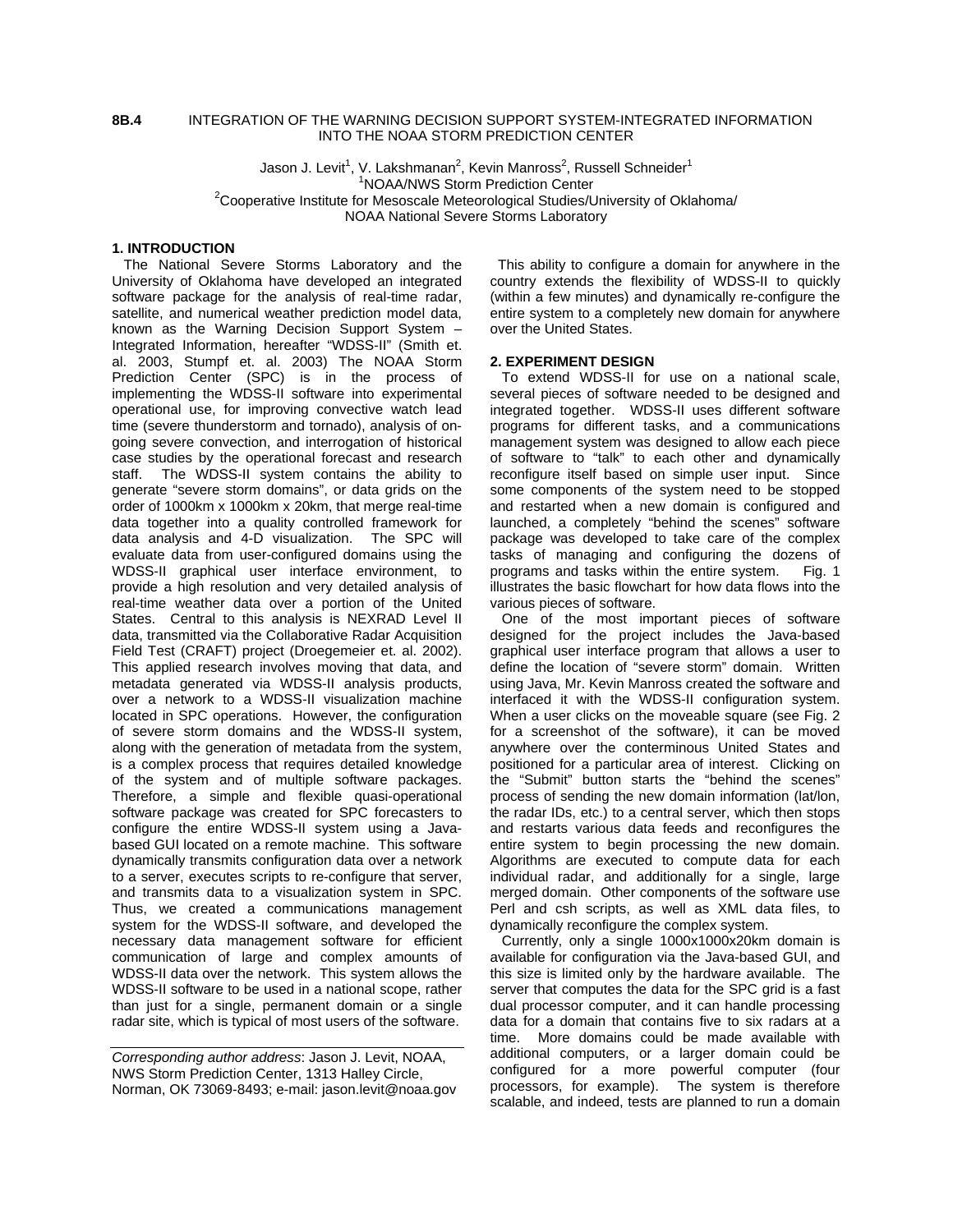for the entire conterminous United States, which is perhaps the most ideal domain as data from all radars would be available as one large grid.

### **3. INTEGRATION INTO SPC**

 The SPC plans to use several components of the WDSS-II 4-D graphical user interface to interrogate radar data, and derived products from that data. The radar data currently utilized in day-to-day SPC operations is NEXRAD Level III (NIDS) data which contains the lowest four tilts of each radar; additionally, several national-scale mosaics are also available. Given that NEXRAD Level II data contains the full digital volume scan from each radar, and that WDSS-II displays this data, derives algorithm information from it. and digitally merges it into a single mosaic product on one domain, WDSS-II offers the potential to enhance convective-scale analysis and forecasting and to provide SPC with new advanced technology that has traditionally not been previously available.

 Several algorithms and graphical display packages exist within WDSS-II, and the overall goal of this project is for SPC staff to experiment and evaluate the system on a day-to-day basis and as time permits for potential use in issuing forecast products, and for local research on severe storm environments. For example, the merged domain component of the WDSS-II algorithm suite contains several products of interest: "rotation tracks", which show areas of thunderstorm rotation, while the "merged reflectivity" algorithm contains both a composite mosaic and a height-slice mosaic (1km intervals) to illustrate areas of precipitation, and finally the "cell table" algorithm identifies particular cells and produces a table containing various cell attributes. The WDSS-II GUI has the ability to draw 2-D and 3-D cross sections using some of the products as well, and when integrated with the many other algorithms and the ability to display other real-time data (RUC model data, for example), the entire WDSS-II system is a powerful tool for real-time data interrogation that will be evaluated by the SPC staff.

# **4. FUTURE RESEARCH**

 The future of this project lies in developing more software to analyze and display the vast amounts of information that is generated by WDSS-II algorithms for experimental deployment in operations, research, and verification. For example, the cell tracking algorithm provides information on each individual cell that is identified; this information could be constructed into a database that: 1) can be converted into a format that is displayable using SPC's primary workstations and N-AWIPS software, 2) is utilized in research projects and case studies, and 3) is used in "algorithm verification" of SPC's product suite (severe weather watches, convective outlooks, and mesoscale discussions). Additionally, WDSS-II is ideally suited for developing custom algorithms using data from both single sites and the merged domains, and therefore it is envisioned that unique algorithms could be generated that integrate near-storm environment data with both radar and satellite data, to provide increased information on

various weather threats. For example, an algorithm that alerts the forecaster to the potential for convective initiation could be developed, as well as one for identifying storm type (supercell, bow echo, MCS, squall line) or for when a particular storm type is beginning to transition to another type (supercells merging into a squall line, for example). Finally, WDSS-II has the ability to provide on-the-fly generated snapshots of the display GUI, and write these images to disk as they are created in real-time; sending these images, along with algorithm detection information, to a web site for public viewing will likely be explored in the next phase of the project.

# **5. ACKNOWLEDGEMENTS**

 The authors wish to thank the NOAA High Performance Computing and Communications (HPCC) program for funding this project during FY04. Additionally, we thank Karen Cooper, Kurt Hondl, Travis Smith, and Kevin Kelleher from NSSL for their leadership and technical expertise in configuring the computers used in this project, as well as for their advice on the system and project configuration. Jay Liang and Doug Rhue from SPC were instrumental in integrating the computer systems into the SPC infrastructure and for providing technical support.

## **6. REFERENCES**

Droegemeier, K.K., K. Kelleher, T. Crum, J.J. Levit, S.A. Del Greco, L. Miller, C. Sinclair, M. Benner, D.W. Fulker, and H. Edmon, 2002: Project CRAFT: A test bed for demonstrating the real time acquisition and archival of WSR-88D Level II data. Preprints, *18th Int. Conf. on Interactive Information Processing Systems (IIPS) for Meteorology, Oceanography, and Hydrology*, Amer. Meteor. Soc., Orlando, Florida, 136-139.

Smith, T. M., G. J. Stumpf, K. L. Manross, and C. Thomas, 2003: Warning Decision Support System - Integrated Information (WDSS-II). Part I: Mulitple-sensor severe weather applications development at NSSL during 2002. Preprints, *19th International Conf. on Interactive Information and Processing Systems (IIPS) for Meteor., Oceanography, and Hydrology*, Long Beach, CA, Amer. Meteor. Soc., 14.8 - CD preprints.

Stumpf, G. J., T. M. Smith, and C. Thomas, 2003: The National Severe Storms Laboratory's contribution to severe weather warning improvement: Multiple-sensor severe weather applications. *Atmos. Research*, 66, 657- 669.